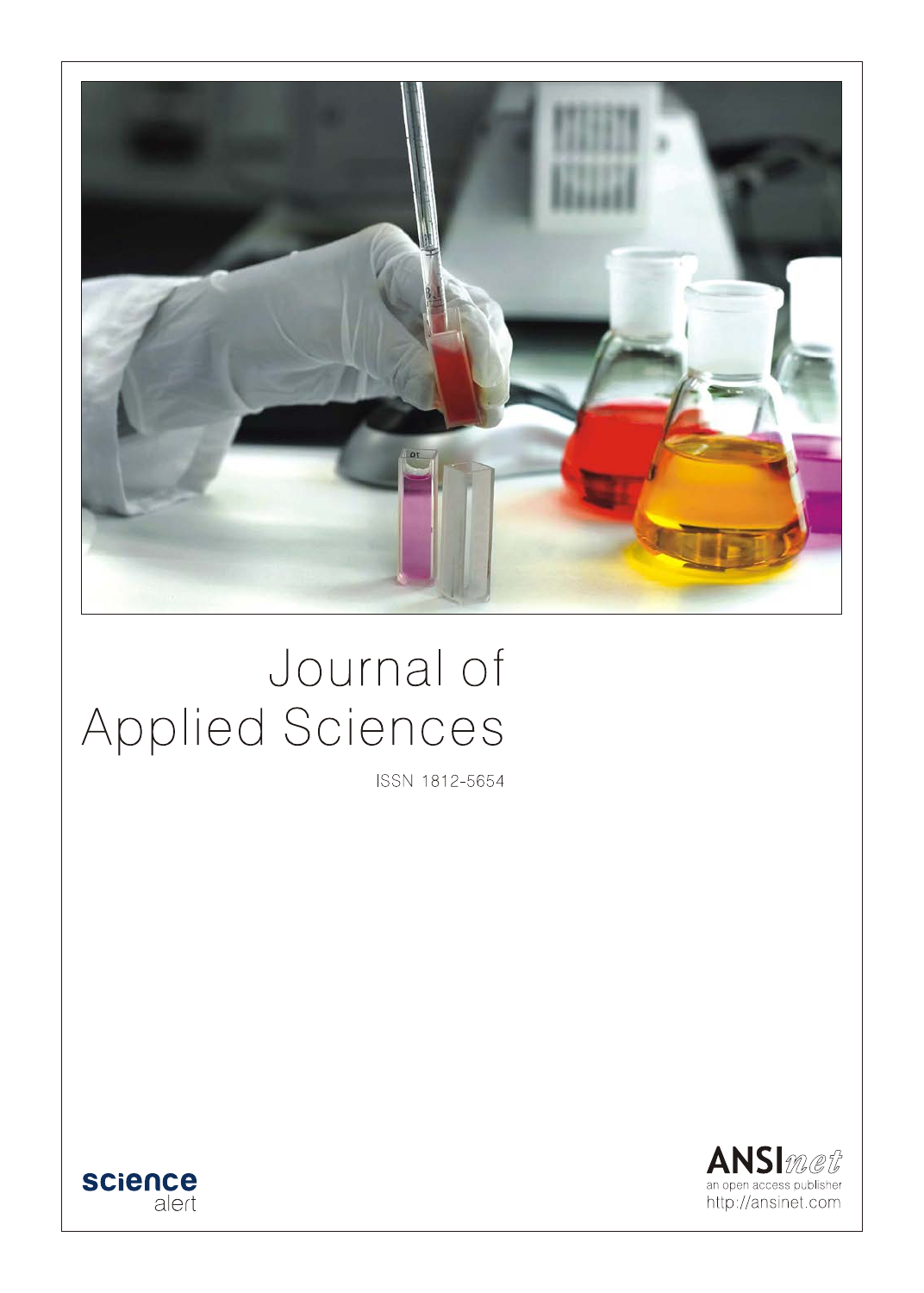#### **OPEN ACCESS Journal of Applied Sciences**

ISSN 1812-5654 DOI: 10.3923/jas.2017.196.203



## **Research Article Population Proportion Estimator of Respondent Driven Sampling for Non-dichotomous Variables, Data Smoothing Approach**

Arezoo Bagheri and Mahsa Saadati

National Population Studies and Comprehensive Management Institute, Tehran, Iran

### Abstract

Background: Sampling and estimating of hidden population sizes, such as injection drug users are important issues for health policy makers, because of exposing these populations to high risks diseases, such as HIV/AIDS. Materials and Methods: Respondent driven sampling is a successful method in terms of resulting in representative sample of hidden populations and finding unbiased estimates comparing to the other existing conventional methods. Results: The main purpose of this study is to define population proportion estimation of this sampling method for dichotomous and non-dichotomous variables. For non-dichotomous variables, reciprocal approach results in over-determination equations which can be solved by either least squares or data smoothing approaches, though the late one is much more effective. A hypothetical data has been employed to find the estimation of dichotomous and non-dichotomous variables for respondent driven sampling method. Conclusion: The novelty of data smoothing procedure to find respondent driven sampling estimates has been proved by this hypothetical data. Respondent driven sampling method could result in unbiased estimates of population proportions and it has been recommended to be applied for studying hidden population proportions.

Key words: Population proportion estimator, dichotomous variables, non-dichotomous variables, respondent driven sampling method, data smoothing approach

Received: October 18, 2016 **Accepted: January 24, 2017** Published: March 15, 2017

Citation: Arezoo Bagheri and Mahsa Saadati, 2017. Population proportion estimator of respondent driven sampling for non-dichotomous variables, data smoothing approach. J. Applied Sci., 17: 196-203.

Corresponding Author: Mahsa Saadati, National Population Studies and Comprehensive Management Institute, No. 5, Second Street, Pakestan Street, Shahid Beheshti Street, Tehran, Iran

Copyright: © 2017 Arezoo Bagheri and Mahsa Saadati. This is an open access article distributed under the terms of the creative commons attribution License, which permits unrestricted use, distribution and reproduction in any medium, provided the original author and source are credited.

Competing Interest: The authors have declared that no competing interest exists.

Data Availability: All relevant data are within the paper and its supporting information files.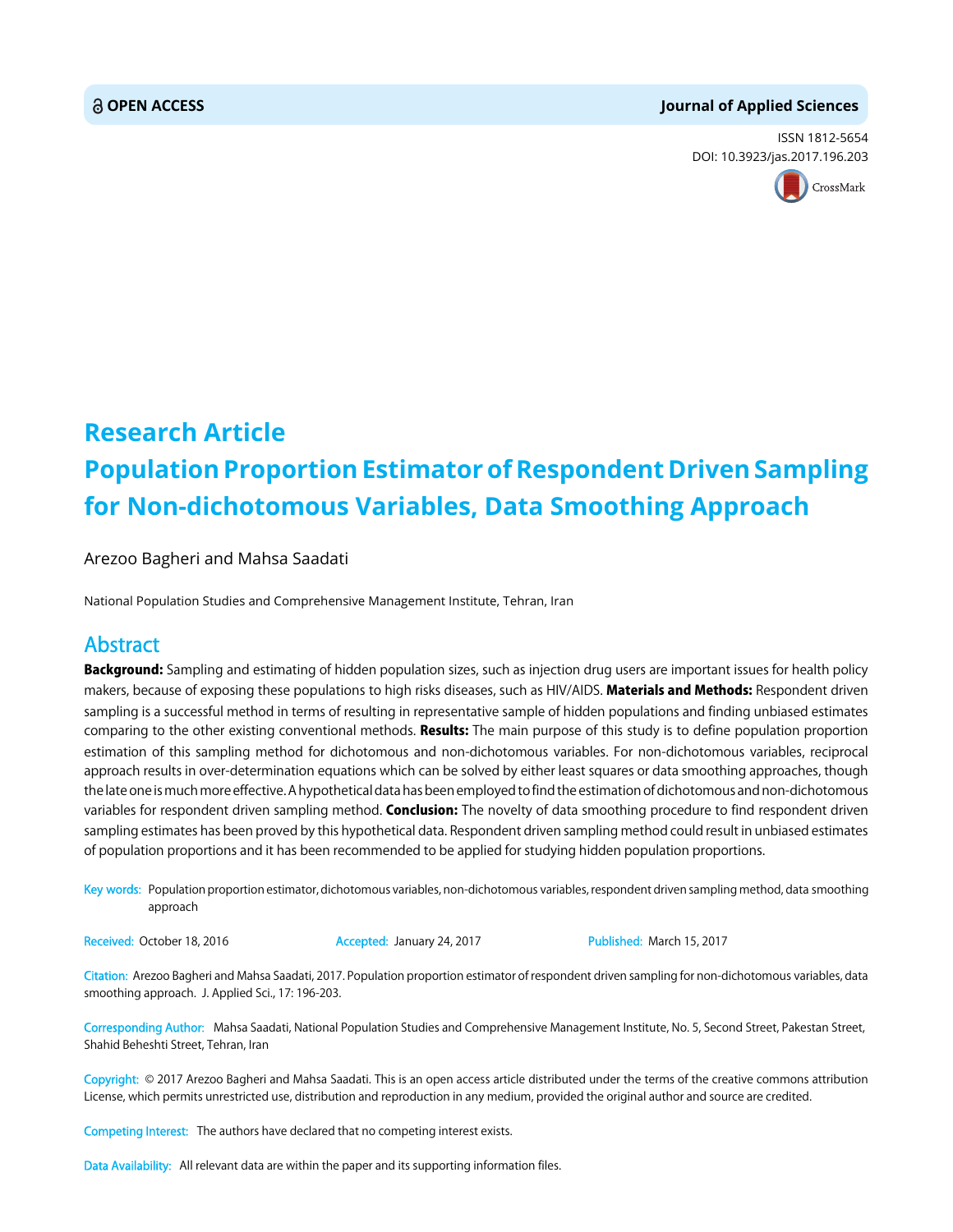#### INTRODUCTION

Collecting accurate information about the behavior and composition of hidden social groups specially those exposing high risk and transmitted diseases such as HIV/AIDS is one of the vital issues of the most policy makers all around the world. Some well-known examples of such populations are Injection Drug Users (IDU)<sup>1-3</sup>, sex workers<sup>4</sup> and men who have sex with men (MSM)<sup>5</sup>.

Conventional sampling methods can not achieve a good prospective of these populations who influence the public health of society. These methods require a known probability of selection which means to have a sampling frame from all members of these populations. This information mostly does not exist<sup>6</sup>. One of the efficient methods of collecting information about hidden populations is institutional sampling method. Sampling IDU population by this method will be restricted for example to those attending to a drug rehabilitation program. In this way, any inferences from the resulting sample are not statistically valid<sup>7</sup>.

Another two most common approaches of sampling these populations are targeted and time-space sampling methods. Both of these methods treat the hidden population members discretely and they do not use population's networks relationships to estimate accurately. Targeted sampling or street outreach mostly can not reach a large number of non-institutional members of the hidden population<sup>8</sup>. The sample is not selected randomly and the probability selection of sample is unknown. Time-space sampling method introduced to select samples with known probability in the identified venues and ease inferences in this way<sup>9</sup>. Safety and cost concerns of some venues cause them not to be accessible for the researchers and the sample in this way is not representative of target populations<sup>10</sup>. Coverage problem of this method which makes unknown bias to the hidden population estimates by Stueve et al.<sup>10</sup>.

Another common approach is chain-referral sampling which can successfully penetrate in hidden populations and recruit their members but the estimations from these populations are statistically invalid. These methods has been called as non-probability methods due to have unknown probability of sample selection $11$ . One of the most applicable chain-referral sampling methods is snowball sampling, which is first introduced by Goodman<sup>12</sup>.

A new sampling method, called Respondent Driven Sampling (RDS) introduced by Heckathorn<sup>13,14</sup>. It is an altered method of snowball sampling. Since, last two decades of introducing RDS method, lots of researchers in different field of science, such as health and demography are studying and applying this sampling method<sup>15-21</sup>.



Fig. 1: Recruitment process in RDS method

The RDS sample is gathered in the same way as any chain-referral sampling method. Figure 1 presents the sampling process of RDS method. In this study, sampling starts from initial members, which are called seeds. Seeds are non-random members of the sample that are selected by researchers from their interested hidden population. They are those members who have bigger social networks among the others. These new members (recruiters) start recruiting from their social networks and introduce new members to the sample (recruits). These new recruiters recruit new members and ties are formed. This procedure continues till the desired sample size is achieved.

The RDS is an indirect method of estimating from sample about the population. The sample is used to make estimations about social network connections and then this information could be applied to make asymptotically unbiased population proportion estimates<sup>6</sup>. The bias of these estimates is on the order of sample size inverse, so, it is negligible for meaningful sample sizes<sup>22</sup>.

To find population estimators of RDS samples, there are different approaches for dichotomous (for example, HIV+, HIV-) and non-dichotomous variables (for example, quartiles of age, 20, 30 and 30-40 and etc). The main aim of this study is to review estimator for dichotomous variables and define data smoothing estimators for non-dichotomous variables.

#### MATERIALS AND METHODS

The RDS recruitment network reflects pre-existing social relationships that link recruiters and recruits. These relationships are reciprocal. In this way,  $T_{ab}$  the number of ties from A-B equals those from B-A that means as shown in Eq. 1:

$$
T_{ab} = T_{ba} \tag{1}
$$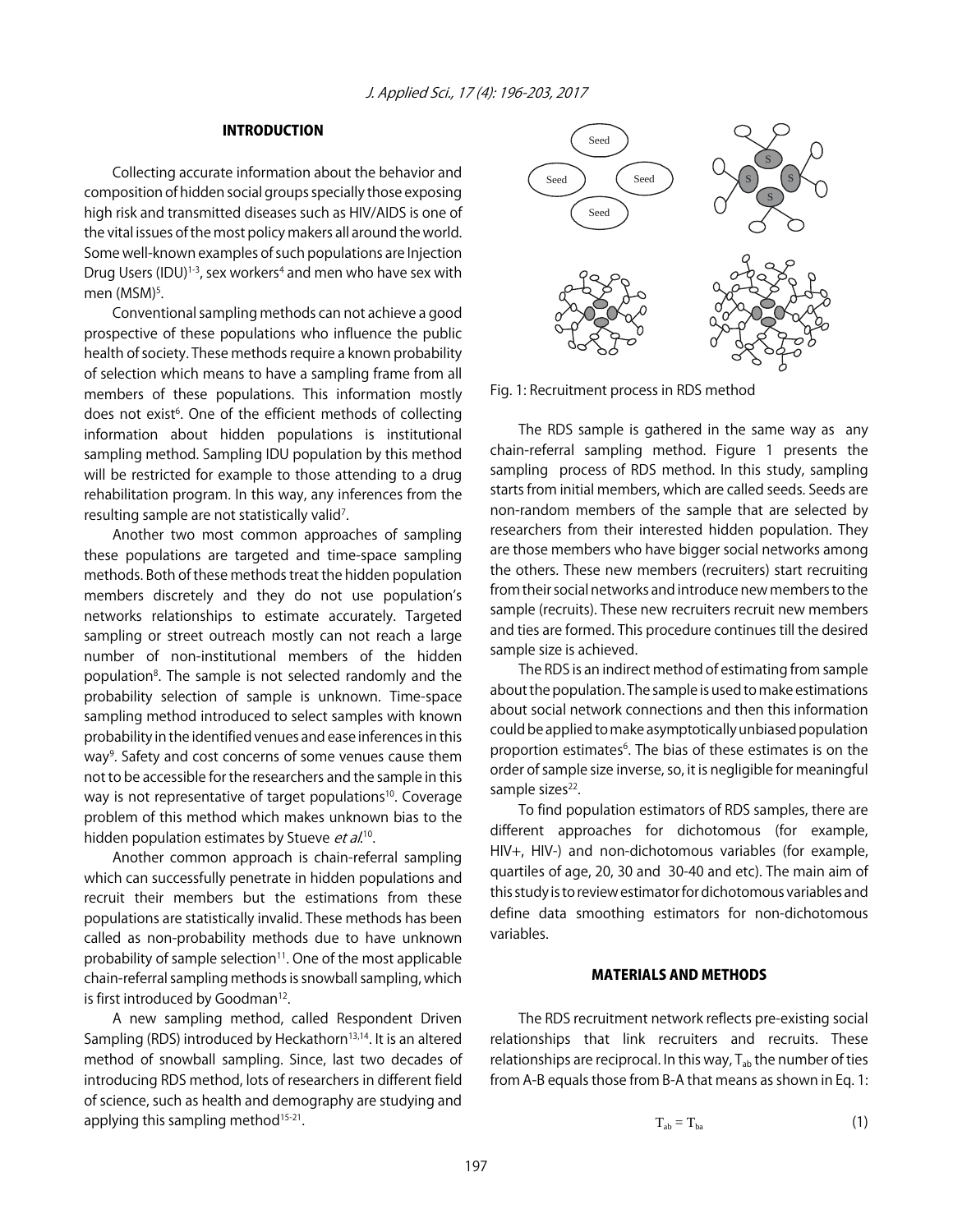The number of such crosscutting ties depends on three following factors in Eq. 2:

$$
T_{ab} = N_a D_a S_{ab} \tag{2}
$$

The same results can also be concluded for  $T_{ba}$ . Setting these two equations in Eq. 1 and dividing 2 parts of the equation to N, population size can get following Eq. 3:

$$
P_a D_a S_{ab} = P_b D_b S_{ba} \tag{3}
$$

By substituting (1-P<sub>a</sub>) for P<sub>b</sub>, the Eq. 3 will be an estimate of population size of group A,  $P_a$ , based on the reciprocity model given Eq. 4:

$$
P_{a} = \frac{S_{ba}D_{b}}{S_{ba}D_{b} + S_{ab}D_{a}}
$$
 (4)

The same results can also be concluded for  $P_{b}$ . Equation 4 provides an estimation of the proportional size of the hidden population according to the transition probabilities based on recruitment patterns and self-reported personal network size<sup>14,23</sup>.

To find unbiased estimators of the population proportion size, the transition probabilities and personal network size should be estimated. A recruitment matrix, R, where  $R_{ab}$  is the number of recruitments by the members of group A of members of group B could be considered as in Eq. 5:

$$
R = \begin{bmatrix} R_{aa} & R_{ab} \\ R_{ba} & R_{bb} \end{bmatrix} \tag{5}
$$

According to this matrix, the unbiased estimators of  $S_{ab}$ and  $S_{ba}$  can be computed as in Eq. 6:

$$
\widehat{S_{ab}} = \frac{R_{ab}}{R_{aa} + R_{ab}} = \frac{R_{ab}}{RB_a}
$$
\n(6)

$$
\widehat{S_{\scriptscriptstyle{ba}}} = \frac{R_{\scriptscriptstyle{ba}}}{R_{\scriptscriptstyle{bb}} + R_{\scriptscriptstyle{ba}}} = \frac{R_{\scriptscriptstyle{ba}}}{RB_{\scriptscriptstyle{b}}}
$$

where,  $RB_a = R_{aa} + R_{ab}$  and  $RB_b = R_{bb} + R_{ba}$ . The second element of RDS population size estimator is the mean degree of each group which could be estimated as Salganik and Heckathorn<sup>6</sup> given in Eq. 7:

$$
\widehat{D}_{a} = \frac{n_{a}}{\sum_{i=1}^{n_{a}} \frac{1}{D_{i}}} \tag{7}
$$

The RDS is based on the theories of Markov chain model so the recruitment process in RDS has the following characteristics.

A memory less process: The recruitment pattern of each recruiter depends only on its own recruiter. It has been termed as a first Markov process characteristic by Heckathorn $13$ .

An ergodic process: A recruiter with one set of characteristics recruiting another subject with the same or different characteristics. After one or more recruitment waves, a recruit can have the same characteristics as the earlier recruiter.

To reduce the bias of not selecting RDS seeds randomly, the recruitment should be continued until equilibrium is reached. To compute equilibrium analytically, the low of large numbers for Markov chains can be applied. The equilibrium for a system of two groups, A and B could be defined as in Eq. 8:

$$
E_a + E_b = 1 \tag{8}
$$

$$
E_a = S_{aa}E_a + S_{ba}E_b
$$

Solving this Eq. 8 system results in Eq. 9:

$$
\widehat{E_a} = \frac{S_{ba}}{S_{ab} + S_{ba}}, \widehat{E_a} = 1 - E_b
$$
\n(9)

Population proportion estimator for non-dichotomous **variables:** Reciprocity model for a system with N groups can be shown by a system of equations, where the 1st equation express equality of summing the population proportion size of groups to one. Each of the other  $\frac{N(N-1)}{N(N-1)}$  equations shows reciprocity principals for each of the other two groups that can be shown as following in Eq. 10 and 11 for a 4 group system of A, B, C and D:

$$
1 = P_a + P_b + P_c + P_d \tag{10}
$$

$$
P_a D_a S_{ab} = P_b D_b S_{ba}
$$
  
\n
$$
P_a D_a S_{ac} = P_c D_c S_{ca}
$$
  
\n
$$
P_a D_a S_{ad} = P_d D_d S_{da}
$$
  
\n
$$
P_b D_b S_{bc} = P_c D_c S_{cb}
$$
  
\n
$$
P_b D_b S_{bd} = P_d D_d S_{db}
$$
  
\n
$$
P_c D_c S_{cd} = P_d D_d S_{dc}
$$
\n(11)

This system of equations are over-determined because the number of unknowns and equations are not equal. This problem could happen for non-dichotomous variables (any three or more categories variables). There are two different approaches for dealing with this problem. Linear least square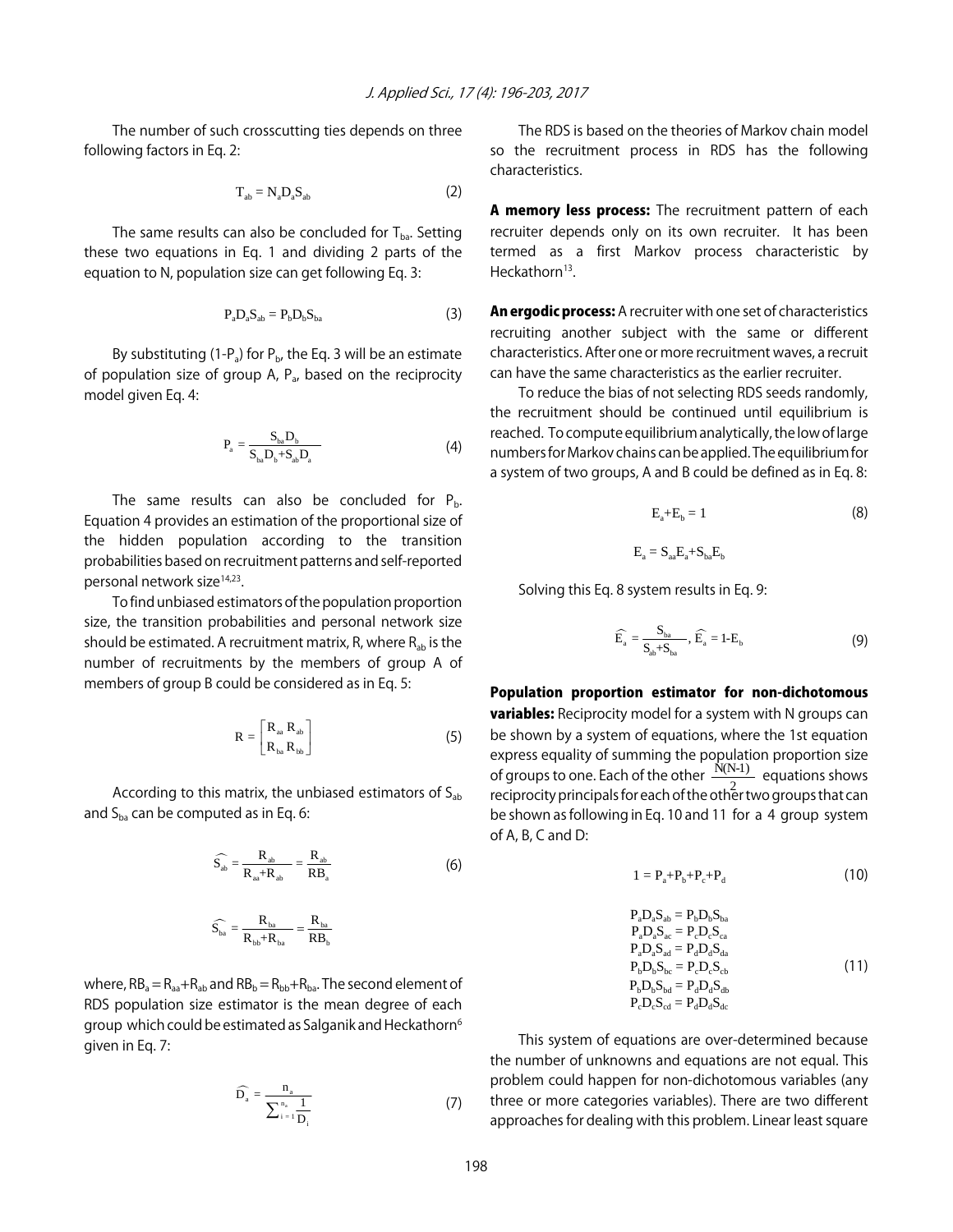is a standard solving process for these systems which has the same logic as linear regression $24$ . Another approach that is explained in the study is an alternative method for calculating the population proportion estimates that is drawn from the same logic as reciprocity models.

**Data smoothing approach:** Data smoothing approach as a solution for overcoming the problem of over-determination in finding population proportion estimates for non-dichotomous variables has been introduced by Heckathorn<sup>14</sup>. The main idea in this study which comes from reciprocity models is about equality of the number of recruits, RO and the number of recruitments, RB for each group. By considering random recruitments from personal networks, cross-group recruitments will be equal for each pair of groups. The best estimate for the number of cross-recruitments between each pair of groups is the mean of recruitments in each direction. In this way, the problem of over-determination is solved by reducing the number of terms from which population estimates are calculated. This approach results in more efficient estimates comparing to linear-least squares approach<sup>25</sup>. The point estimations are not affected for dichotomous variables by this approach, though for estimating variance it could be effective<sup>25</sup>. This study can be done in the following steps.

Ranking or demographic adjustment step: That could be done by transforming the recruitment matrix using two conditions of not changing recruitment pattern and equaling the row and column sums for recruitment matrix (for any group, RO = RB). Each element in the transformed recruitment matrix  $(R_{ab})$  is the product of three terms of the selection proportion  $\left(\widehat{S_{ab}}\right)$ , the equilibrium for the recruiter's group  $\left(\widehat{\mathrm{E}_\mathrm{a}}\right)$  and the total number recruitments (RB). For a system with N group, the adjusted recruitment matrix  $R^*$  is given in Eq. 12:

$$
R^* = \begin{bmatrix} S_{aa} \widehat{E}_a R B & S_{ab} \widehat{E}_a R B & \cdots & S_{aN} \widehat{E}_a R B \\ S_{ba} \widehat{E}_b R B & S_{bb} \widehat{E}_b R B & \cdots & S_{bN} \widehat{E}_b R B \\ & \ddots & \ddots & \vdots \\ \vdots & \ddots & \ddots & \vdots \\ S_{Na} \widehat{E}_N R B & S_{Nb} \widehat{E}_{Na} R B & \cdots & S_{NN} \widehat{E}_N R B \\ & \ddots & \ddots & \vdots \\ R^*_{ba} R^*_{ab} \cdots & R^*_{bN} \\ & \ddots & \vdots \\ R^*_{Na} R^*_{Nb} \cdots & R^*_{NN} \end{bmatrix} \tag{12}
$$

So for any groups, such as A, 
$$
RO_a^* = RB_a^*
$$
 and  $\frac{RO_a^*}{RO} = \frac{RB_a^*}{RB} = \widehat{E_a}$ .

**Smoothing step:** The best estimate for demographically adjusted recruitment counts are smoothed counts which are calculated by finding the mean of these counts across groups. In this way, the smoothed matrix,  $R^{**}$  is found as in Eq. 13:

$$
R^{*} = \begin{bmatrix} \widehat{S_{aa}}\widehat{E_{a}}RB + \widehat{S_{ab}}\widehat{E_{a}}RB + \widehat{S_{ba}}\widehat{E_{b}}RB \cdots \frac{\widehat{S_{aN}}\widehat{E_{a}}RB + \widehat{S_{Na}}\widehat{E_{N}}RB}{2} \\ \frac{\widehat{S_{ab}}\widehat{E_{a}}RB + \widehat{S_{ba}}\widehat{E_{b}}RB}{2} \widehat{S_{bb}}\widehat{E_{b}}RB \cdots \frac{\widehat{S_{bn}}\widehat{E_{b}}RB + \widehat{S_{Nb}}\widehat{E_{N}}RB}{2} \\ \vdots \\ \frac{\widehat{S_{aN}}\widehat{E_{a}}RB + \widehat{S_{Na}}\widehat{E_{N}}RB}{2} \frac{\widehat{S_{bn}}\widehat{E_{b}}RB + \widehat{S_{nb}}\widehat{E_{N}}RB}{2} \cdots \widehat{S_{NN}}\widehat{E_{N}}RB}{2} \\ \hline \end{bmatrix}
$$
\n
$$
R^{**}_{ba} R^{**}_{bb} \cdots R^{**}_{ab}
$$
\n
$$
= \begin{bmatrix} R^{**}_{aa} R^{**}_{ab} \cdots R^{**}_{aN} \\ R^{**}_{ba} R^{**}_{bb} \cdots R^{**}_{NN} \\ \vdots \\ R^{**}_{Na} R^{**}_{Nb} \cdots R^{**}_{NN} \end{bmatrix}
$$
\n(13)

The R\*\* becomes the basis for all the other calculations and the smoothed population proportion estimate could be computed according to this matrix.

#### RESULTS

In this study, by considering a hypothetical population which is made of two groups, Injection Drug User (IDU) with positive HIV (HIV<sup>+</sup>), group A and Injection Drug User (IDU) with negative HIV (HIV $^{-}$ ), group B, the population proportion estimates are calculated. Table 1 presents this population consisting of 30 cases. According to Table 1, ID is respondent identification, IDR is respondent identification of each respondent's recruiter, D is respondent's self-reported degree and V is a dichotomous variable (IDU with HIV<sup>+</sup> and IDU with  $HIV^-$ ) and U is a non-dichotomous variable (educational levels, (1) <Diploma, (2) Diploma and bachelor and (3) >Bachelor).

Respondent driven sampling estimates for dichotomous **variables:** The population proportion estimates for these two groups, IDU with HIV<sup>+</sup> and IDU with HIV<sup>-</sup> are computed by RDS estimators. According to the Table 1, the first respondent is seed, so it doesn't have any recruiter. Note that the degree data for cases of 2, 16 and 26 are missing.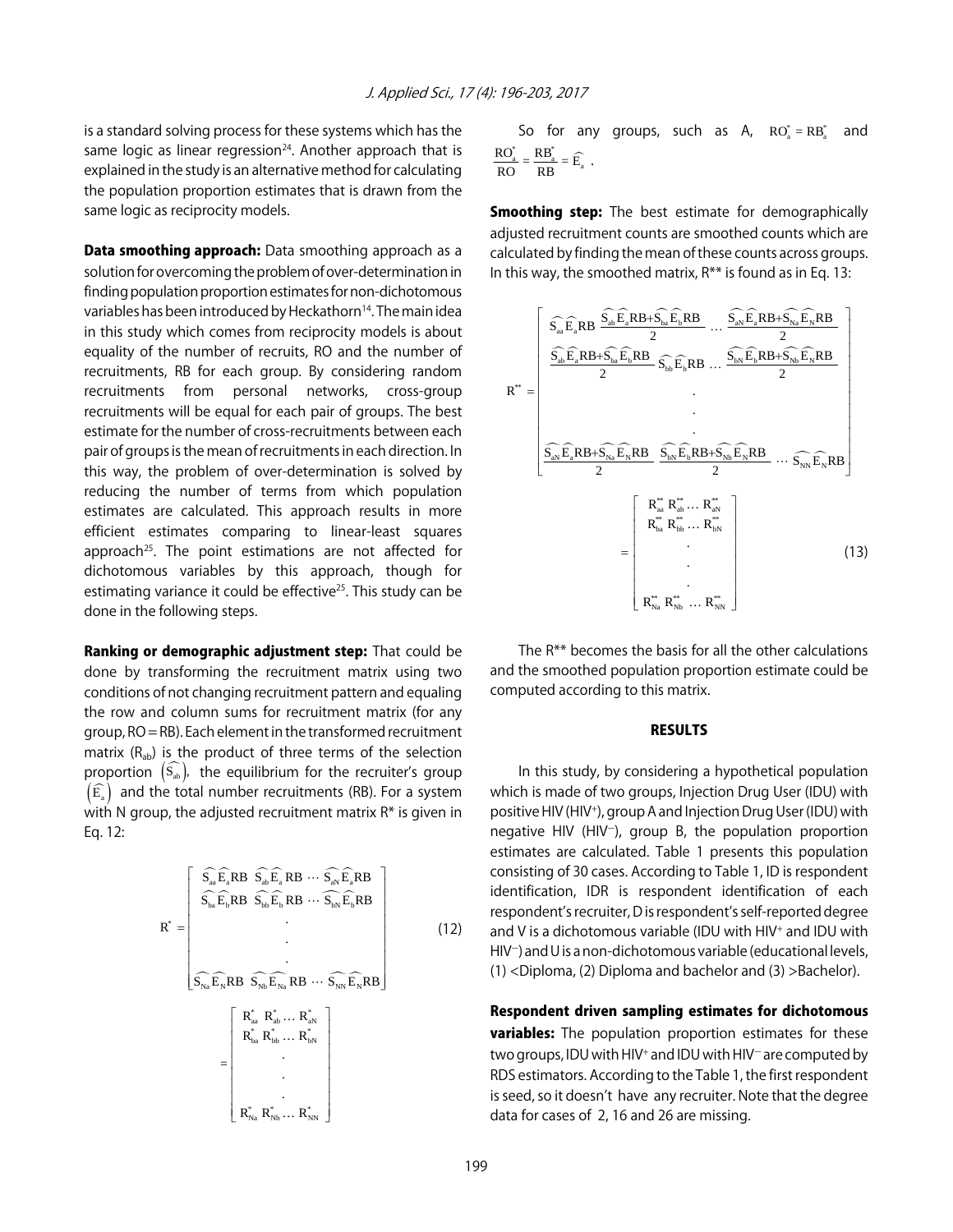|    |            |           | asia il characteristics of hypothetical population |    |            |           |                |    |            |           |                       |  |
|----|------------|-----------|----------------------------------------------------|----|------------|-----------|----------------|----|------------|-----------|-----------------------|--|
| ID | <b>IDR</b> |           |                                                    | ID | <b>IDR</b> |           |                | ID | <b>IDR</b> |           |                       |  |
|    | <b>NA</b>  | 10        |                                                    |    |            | h         | B              | 21 | 12         |           |                       |  |
|    |            | <b>NA</b> | $\mathsf{A}$                                       | 12 | h          | 8         | B              | 22 | 14         |           | $\mathbf{\mathsf{m}}$ |  |
|    |            | 10        | Β                                                  | 13 |            |           | A              | 23 | 14         |           | B                     |  |
| 4  |            | 8         | A                                                  | 14 |            | 8         | $\overline{A}$ | 24 | 15         |           |                       |  |
|    |            |           | B                                                  | 15 | 8          | 10        | $\overline{A}$ | 25 | 15         |           |                       |  |
| b  |            |           | Β                                                  | 16 | 9          | <b>NA</b> | A              | 26 | 15         | <b>NA</b> | B                     |  |
|    |            | 8         | A                                                  | 17 |            |           | B              | 27 | 16         |           | В                     |  |
| ŏ  |            | 6         | B                                                  | 18 | 10         |           | B              | 28 | 17         | 6         |                       |  |
| 9  |            |           | A                                                  | 19 |            |           | B              | 29 | 18         |           |                       |  |
|    |            |           | A                                                  | 20 |            |           |                | 30 | 19         |           |                       |  |

Table 1: Characteristics of hypothetical population

Table 2: Recruitment of matrix of IDU with HIV<sup>+</sup> and IDU with HIV<sup>-</sup> groups

|                        | Group of recruits (selection proportion) |         |    |  |  |
|------------------------|------------------------------------------|---------|----|--|--|
| Group of recruiters    | Group A                                  | Group B | RB |  |  |
| Group A                | 10                                       |         | 17 |  |  |
|                        | $-0.59$                                  | $-0.41$ |    |  |  |
| Group B                | 6                                        | 6       | 12 |  |  |
|                        | $-0.5$                                   | $-0.5$  |    |  |  |
| RO.                    | 16                                       | 13      | 29 |  |  |
| Recruitment proportion | 0.55                                     | 0.45    |    |  |  |

Table 2 presents recruitment matrix of data in Table 1. As it is presented in Table 1, the first respondent (seed) is a member of group IDU with HIV<sup>+</sup>, recruited respondents 2, 3 and 4, respondents 2 and 4 are members of group IDU, respondent 3 is a member of group IDU with  $HIV^-$ . So, transition probabilities could be computed according to this recruitment pattern. Table 2 also consists of recruitment proportions which are computed from the recruitment counts.

The number of each group can be found from extracting seeds and members with missing data of degree, so  $n_a = 17 - 1 - 2 = 14$  and  $n_b = 13 - 1 = 12$ . The estimated degrees for these two groups according to the Eq. 7 are:

$$
\widehat{D_a} = \frac{n_a}{\sum_{i=1}^{n_a} \frac{1}{D_i}} = \frac{14}{\frac{1}{8} + \frac{1}{8} + \frac{1}{8} + \frac{1}{4} + \frac{1}{7} + \frac{1}{8} + \frac{1}{10} + \frac{1}{9} + \frac{1}{9} + \frac{1}{4} + \frac{1}{5} + \frac{1}{6} + \frac{1}{7} + \frac{1}{4}} = 6.29
$$

$$
\widehat{D_b}=\frac{n_b}{\sum_{i=1}^{n_b}\frac{1}{D_i}}=\frac{12}{\frac{1}{10}+\frac{1}{5}+\frac{1}{3}+\frac{1}{6}+\frac{1}{6}+\frac{1}{8}+\frac{1}{3}+\frac{1}{2}+\frac{1}{1}+\frac{1}{8}+\frac{1}{5}+\frac{1}{3}}=3.35
$$

The population estimates for these two groups also are shown in Eq. 14:

$$
\widehat{P}_a = \frac{\widehat{S_{ba}} \widehat{D_b}}{\widehat{S_{ba}} \widehat{D_b} + \widehat{S_{ab}} \widehat{D_a}} = \frac{(0.5)(3.35)}{(0.5)(3.35) + (0.41)(6.29)} = 0.39
$$
 (14)

$$
\widehat{P_{b}} = 1 - 0.39 = 0.61
$$

Table 3: Recruitment matrix of three educational levels

|                                                                 | Educational levels of recruits |                                                           |   |    |  |
|-----------------------------------------------------------------|--------------------------------|-----------------------------------------------------------|---|----|--|
| Educational                                                     |                                |                                                           |   |    |  |
| levels of recruiters                                            |                                | <diploma and="" bachelor="" diploma="">Bachelor</diploma> |   | RB |  |
| <diploma< td=""><td></td><td></td><td></td><td></td></diploma<> |                                |                                                           |   |    |  |
| Diploma and bachelor                                            |                                |                                                           |   |    |  |
| >Bachelor                                                       |                                |                                                           |   |    |  |
| RO                                                              | 10                             | 10                                                        | a | วด |  |

Table 4: Selection probabilities of three educational levels

|                                                                       | Educational levels of recruits                                                |                      |           |  |  |  |
|-----------------------------------------------------------------------|-------------------------------------------------------------------------------|----------------------|-----------|--|--|--|
| Educational                                                           |                                                                               |                      |           |  |  |  |
| levels of recruiters                                                  | <diploma< td=""><td>Diploma and bachelor</td><td>&gt;Bachelor</td></diploma<> | Diploma and bachelor | >Bachelor |  |  |  |
| <diploma< td=""><td>0.364</td><td>0.182</td><td>0.454</td></diploma<> | 0.364                                                                         | 0.182                | 0.454     |  |  |  |
| Diploma and bachelor                                                  | 0.364                                                                         | 0.364                | 0.273     |  |  |  |
| >Bachelor                                                             | 0.286                                                                         | 0.571                | 0.143     |  |  |  |

Table 5: Equilibrium of three educational levels

| <diploma< th=""><th>Diploma and bachelor</th><th>&gt;Bachelor</th></diploma<> | Diploma and bachelor | >Bachelor |
|-------------------------------------------------------------------------------|----------------------|-----------|
| 0.342                                                                         | 0.363                | 0.295     |

$$
\widehat{E}_{a} = \frac{\widehat{S}_{ab}}{\widehat{S}_{ba} + \widehat{S}_{ab}} = \frac{0.41}{0.5 + 0.41} = 0.45
$$
\n(15)

$$
\widehat{E_{\scriptscriptstyle b}}=1\text{--}0.45~=0.55
$$

The equilibriums for these two groups are calculated from transition probabilities as given in Eq. 15:

Respondent driven sampling estimates for non-dichotomous variables: In this study, data smoothing procedure is examined in driving population proportion estimates for variables with three or more categories. Table 3 demonstrates recruitment matrix by educational levels. Table 4 also presents selection probabilities for this variable.

According to the selection probabilities in Table 4, solving following equations results in equilibrium of these three levels of education which has been shown in Table 5:

$$
1=E_a+E_b+E_c\\E_a=0.364\ E_a+0.364\ E_b+0.286\ E_c\\E_b=0.182\ E_a+0.364\ E_b+0.571\ E_c
$$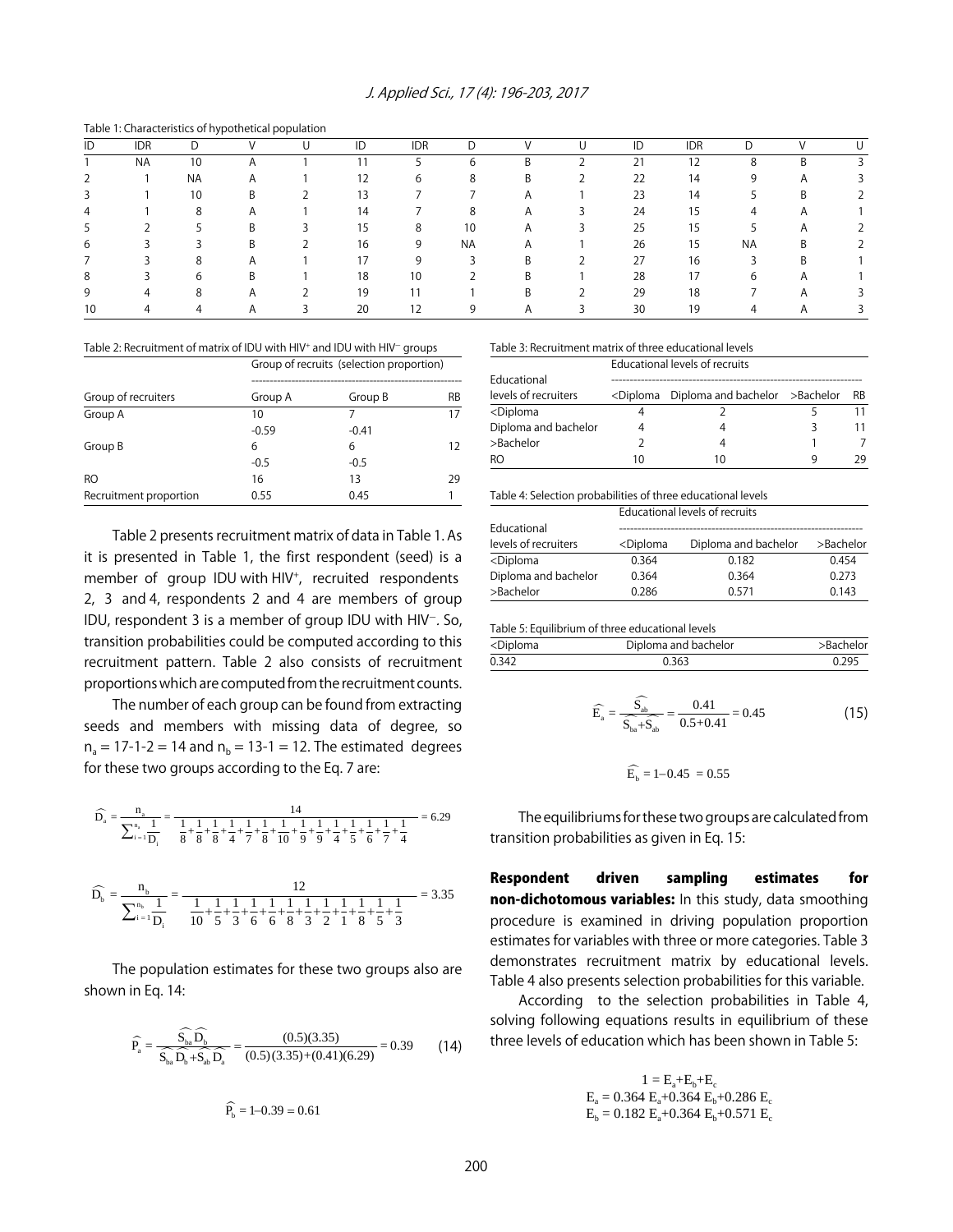Table 6: Demographically adjusted matrix of three educational levels

|                                                                                | Educational levels of recruits |                                                           |      |       |  |
|--------------------------------------------------------------------------------|--------------------------------|-----------------------------------------------------------|------|-------|--|
| Educational                                                                    |                                |                                                           |      |       |  |
| levels of recruiters                                                           |                                | <diploma and="" bachelor="" diploma="">Bachelor</diploma> |      | RB    |  |
| <diploma< td=""><td>3.61</td><td>1.81</td><td>4.5</td><td>9.92</td></diploma<> | 3.61                           | 1.81                                                      | 4.5  | 9.92  |  |
| Diploma and bachelor                                                           | 3.83                           | 3.83                                                      | 2.87 | 10.53 |  |
| >Bachelor                                                                      | 2.45                           | 4.88                                                      | 1.22 | 8.55  |  |
| RO.                                                                            | 9.89                           | 10.52                                                     | 859  | 29    |  |

Table 7: Data smoothed recruitment matrix of three educational levels

|                                                                                 | Educational levels of recruits |                                                           |      |           |  |  |
|---------------------------------------------------------------------------------|--------------------------------|-----------------------------------------------------------|------|-----------|--|--|
| Educational                                                                     |                                |                                                           |      |           |  |  |
| levels of recruiters                                                            |                                | <diploma and="" bachelor="" diploma="">Bachelor</diploma> |      | <b>RB</b> |  |  |
| <diploma< td=""><td>3.61</td><td>2.82</td><td>3.48</td><td>9.91</td></diploma<> | 3.61                           | 2.82                                                      | 3.48 | 9.91      |  |  |
| Diploma and bachelor                                                            | 2.82                           | 3.83                                                      | 3.88 | 10.53     |  |  |
| >Bachelor                                                                       | 3.48                           | 3.88                                                      | 1.22 | 8.58      |  |  |
| RO.                                                                             | 9.91                           | 10.53                                                     | 8.58 | 29        |  |  |

Table 8: Data smoothed selection probabilities of three educational levels

|                                                                       | Educational levels of recruits                                       |                      |       |  |  |
|-----------------------------------------------------------------------|----------------------------------------------------------------------|----------------------|-------|--|--|
| Educational                                                           |                                                                      |                      |       |  |  |
| levels of recruiters                                                  | <diploma< td=""><td colspan="2">Diploma and bachelor</td></diploma<> | Diploma and bachelor |       |  |  |
| <diploma< td=""><td>0.364</td><td>0.285</td><td>0.351</td></diploma<> | 0.364                                                                | 0.285                | 0.351 |  |  |
| Diploma and bachelor                                                  | 0.268                                                                | 0.364                | 0.368 |  |  |
| >Bachelor                                                             | 0.406                                                                | 0.452                | 0.142 |  |  |

To find the demographically adjusted matrix that is presented in Table 6 similar to the demographically adjusted matrix in Eq. 7, each cell has been multiplied by the selection probabilities in Table 4, equilibrium in Table 5 and the total recruitment (RB).

Table 7 presents smoothed recruitment matrix according to the Eq. 13 that is found by averaging the cross-recruitment counts. Then this matrix could be employed to recalculate all the other terms such as data smoothed selection probabilities in Table 8 and estimated degrees:

$$
\widehat{D}_{a} = \frac{n_{a}}{\sum_{i=1}^{n_{a}} \frac{1}{D_{i}}} = \frac{11\text{-}1\text{-}2}{\frac{1}{8} + \frac{1}{8} + \frac{1}{6} + \frac{1}{7} + \frac{1}{2} + \frac{1}{4} + \frac{1}{3} + \frac{1}{6}} = 4.42
$$
\n
$$
\widehat{D}_{b} = \frac{n_{b}}{\sum_{i=1}^{n_{b}} \frac{1}{D_{i}}} = \frac{10\text{-}1}{\frac{1}{10} + \frac{1}{3} + \frac{1}{8} + \frac{1}{6} + \frac{1}{8} + \frac{1}{3} + \frac{1}{1} + \frac{1}{5} + \frac{1}{5}} = 3.48
$$
\n
$$
\widehat{D}_{c} = \frac{n_{c}}{\sum_{i=1}^{n_{c}} \frac{1}{D_{i}}} = \frac{9}{\frac{1}{5} + \frac{1}{4} + \frac{1}{8} + \frac{1}{10} + \frac{1}{9} + \frac{1}{8} + \frac{1}{9} + \frac{1}{7} + \frac{1}{4}} = 6.36
$$

According to the results of estimated degrees and smoothed selection probabilities, following equations could be concluded:

$$
1 = \widehat{P}_a + \widehat{P}_b + \widehat{P}_c
$$
  

$$
\widehat{P}_a(4.42)(0.285) = \widehat{P}_b(3.48)(0.268)
$$
  

$$
\widehat{P}_a(4.42)(0.351) = \widehat{P}_c(6.36)(0.406)
$$

So, the population proportion estimates for three educational levels are equal to  $\widehat{P}_e = 0.34$ ,  $\widehat{P}_h = 0.46$  and  $\widehat{P}_e = 0.20$ .

#### **DISCUSSION**

Most of present studies about hidden populations result in samples which have been collected by lots of effort and could not be generalized to the interested populations6,15-21,26,27. So, in this way, some descriptive statistics could be drown from these samples and no statistical inferences could be possible to conclude<sup>13,14</sup>. It also leads researchers to some misleading conclusions<sup>6</sup>. The RDS method which has been introduced by Heckathorn<sup>13,14</sup> and reviewed in this study could solve this problem. However, if the expected procedure in RDS couldn't be followed it will not result in more efficient estimators comparing to chain referral sampling methods $28$ . The RDS results in asymptotically unbiased population proportion estimates when theoretical and analytical assumptions of this sampling method could achieve<sup>6</sup>. In the condition that some of nonsampling errors, such as non-random selection of seeds, not-achieving to equilibrium in most important interested variables in the study and countering homophile which is recruiting non-randomly from social networks exist, RDS will not conclude in unbiased estimators<sup>6,13,14</sup>. Moreover, no statistical inferences could be drown from RDS samples.

For finding estimates of non-dichotomous variables in RDS method, reciprocal approach introduced by Salganik and Heckathorn<sup>6</sup> and Heckathorn<sup>14</sup> results in over-determination equations which can be solved by either least squares or data smoothing approaches. Data smoothing approach has been reviewed and calculated for a hypothetical data in this study. This method has been claimed that is much more effective in calculating unbiased estimators comparing to least squares $6,13,14$ .

#### **CONCLUSION**

The RDS sample could result in asymptotically unbiased estimates of population proportions, by collecting the information about social networks. By applying the theories behind reciprocal models, RDS results in population proportion estimates for dichotomous and non-dichotomous variables. The main purpose of this study is to introduce data smoothing that is an effective method to overcome over-determination problem in non-dichotomous variables case has been reviewed. An hypothetical data has been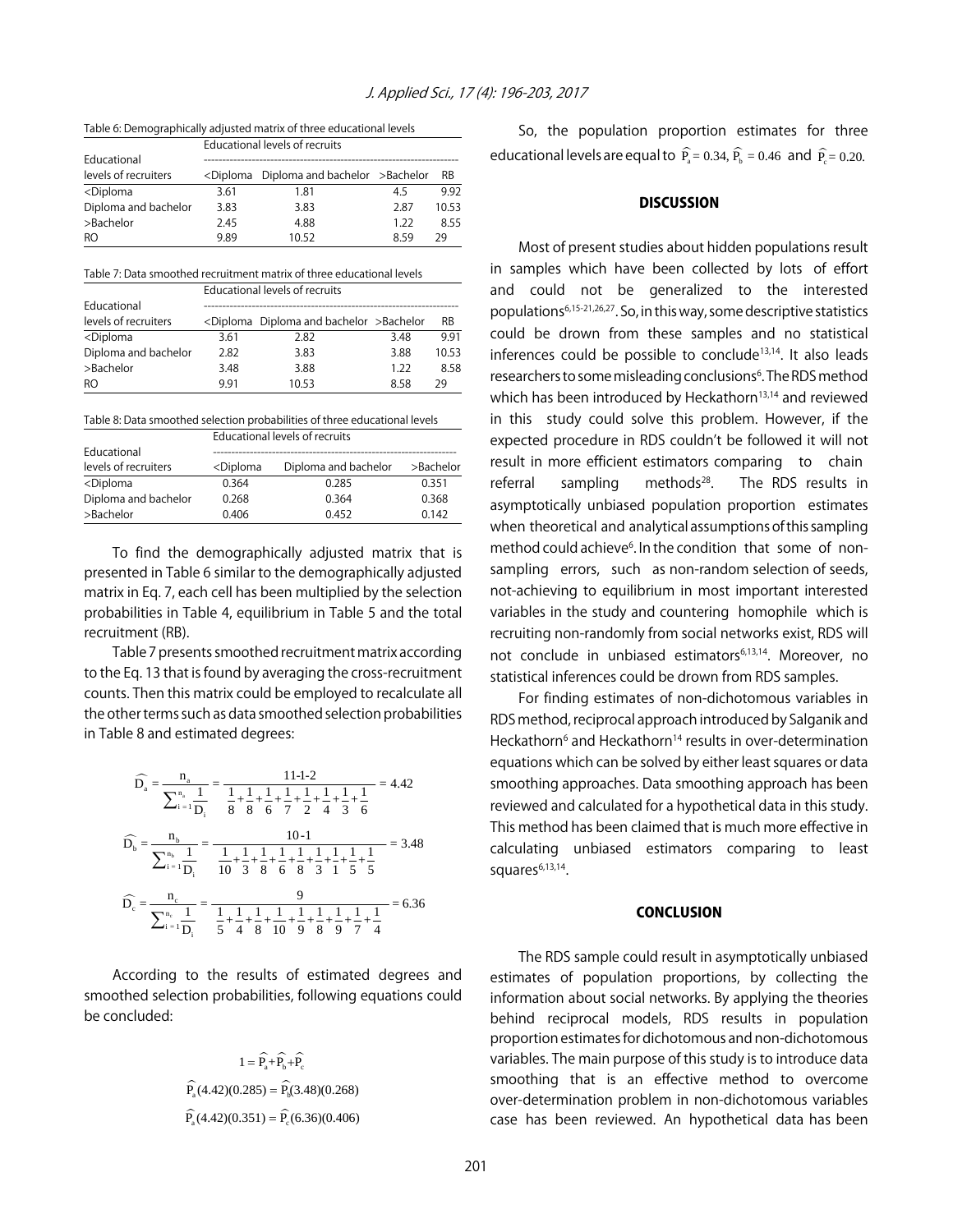applied to show the novelty of this method for finding population proportion estimates for non-dichotomous variables.

#### ACKNOWLEDGMENTS

The authors would like to acknowledge the following article extracted from a survey under the title of "Respondent Driven Sampling Statistical Inferences to Estimate Demographical Parameters" which is supported by National Population Studies and Comprehensive Management Institute in 2015 by the registered number of 20/18616.

#### **REFERENCES**

- 1. Mumtaz, G.R., H.A. Weiss, S.L. Thomas, S. Riome and H. Setayesh et al., 2014. HIV among people who inject drugs in the Middle East and North Africa: Systematic review and data synthesis. PLoS Med., Vol. 11. 10.1371/journal.pmed. 1001663.
- 2. Young, A.M., R.J. DiClemente, D.S. Halgin, C.E. Sterk and J.R. Havens, 2014. Drug users' willingness to encourage social, sexual and drug network members to receive an HIV vaccine: A social network analysis. AIDS Behav., 18: 1753-1763.
- 3. Stormer, A., W. Tun, L. Guli, A. Harxhi and Z. Bodanovskaia et al., 2006. An analysis of respondent driven sampling with Injection Drug Users (IDU) in Albania and the Russian Federation. J. Urban Health, 83: 73-82.
- 4. Liu, H., H. Liu, Y. Cai, A.G. Rhodes and F. Hong, 2009. Money boys, HIV risks and the associations between norms and safer sex: A respondent-driven sampling study in Shenzhen, China. AIDS Behav., 13: 652-662.
- 5. Chopra, M., L. Townsend, L. Johnston, C. Mathews, M. Tomlinson, H. O'Bra and C. Kendall, 2009. Estimating HIV prevalence and risk behaviors among high-risk heterosexual men with multiple sex partners: Use of respondent-driven sampling. J. Acquired Immune Deficiency Syndromes, 51: 72-77.
- 6. Salganik, M.J. and D.D. Heckathorn, 2004. Sampling and estimation in hidden populations using respondent-driven sampling. Sociol. Methodol., 34: 193-240.
- 7. Watters, J.K. and Y.T. Cheng, 1987. HIV-1 (Human Immunodeficiency Virus-type one) infection and risk among intravenous drug users in San Francisco: Preliminary results and implications. Contemp. Drug Problems, 14: 397-410.
- 8. Watters, J.K. and P. Biernacki, 1989. Targeted sampling: options for the study of hidden populations. Social Problems, 36: 416-430.
- 9. Muhib, F.B., L.S. Lin, A. Stueve, R.L. Miller and W.L. Ford et al., 2001. A venue-based method for sampling hard-to-reach populations. Public Health Rep., 116: 216-222.
- 10. Stueve, A., L.N. O'Donnell, R. Duran, A. San Doval and J. Blome, 2001. Time-space sampling in minority communities: Results with young Latino men who have sex with men. Am. J. Public Health, 91: 922-926.
- 11. Kalton, G., 1983. Introduction to Survey Sampling-Vol. 35 (Quantitative Applications in the Social Sciences). 1st Edn., SAGE Publications, California, ISBN-13: 978-0803921269, Pages: 96.
- 12. Goodman, L.A., 1961. Snowball sampling. Ann. Math. Stat., 32: 148-170.
- 13. Heckathorn, D.D., 1997. Respondent-driven sampling: A new approach to the study of hidden populations. Social Problems, 44: 174-199.
- 14. Heckathorn, D.D., 2002. Respondent-driven sampling II: Deriving valid population estimates from chain-referral samples of hidden populations. Social Problems, 49: 11-34.
- 15. Bagheri, A. and M. Saadati, 2014. A survey on link-tracing sampling methods (social networks) and its application on demography. National Population Studies and Comprehensive Management Institute, Iran.
- 16. Bagheri, A., 2016. Respondent driven sampling: A new approach to sampling rare and hidden diseases. J. Health Syst. Res., 11: 753-761.
- 17. Saadati, M. and A. Bagheri, 2016. Respondent driven sampling method compared with other sampling methods of hidden populations. Iran. J. Epidemiol., 12: 63-74.
- 18. Bagheri, A. and M. Saadati, 2015. Exploring the effectiveness of chain referral methods in sampling hidden populations. Indian J. Sci. Technol., 8: 1-8.
- 19. Saadati, M. and A. Bagheri, 2015. Adaptive versus conventional sampling in demographic studies. Proceedings of the 3rd Conference of Asian Population Association, July 27-30, 2015, Kuala Lumpur, Malaysia.
- 20. Saadati, M. and A. Bagheri, 2015. Sampling migrants by respondent driven sampling method. Proceedings of the the International Conference on Migration: Pattern, Consequences and Policies, October 27-28, 2015, Tehran, Iran.
- 21. Bagheri, A. and M. Saadati, 2015. Sampling hard to reach populations: Comparing two chain referral approaches. Proceedings of the 4th International Conference on Computer Science and Computational Mathematics, May 7-8, 2015, Langkawi, Malaysia.
- 22. Erdos, P. and A. Renyi, 1959. On random graphs, I. Publicationes Mathematicae, 6: 290-297.
- 23. Heckathorn, D.D., 2007. Extensions of respondent-driven sampling: Analyzing continuous variables and controlling for differential recruitment. Sociol. Methodol., 37: 151-207.